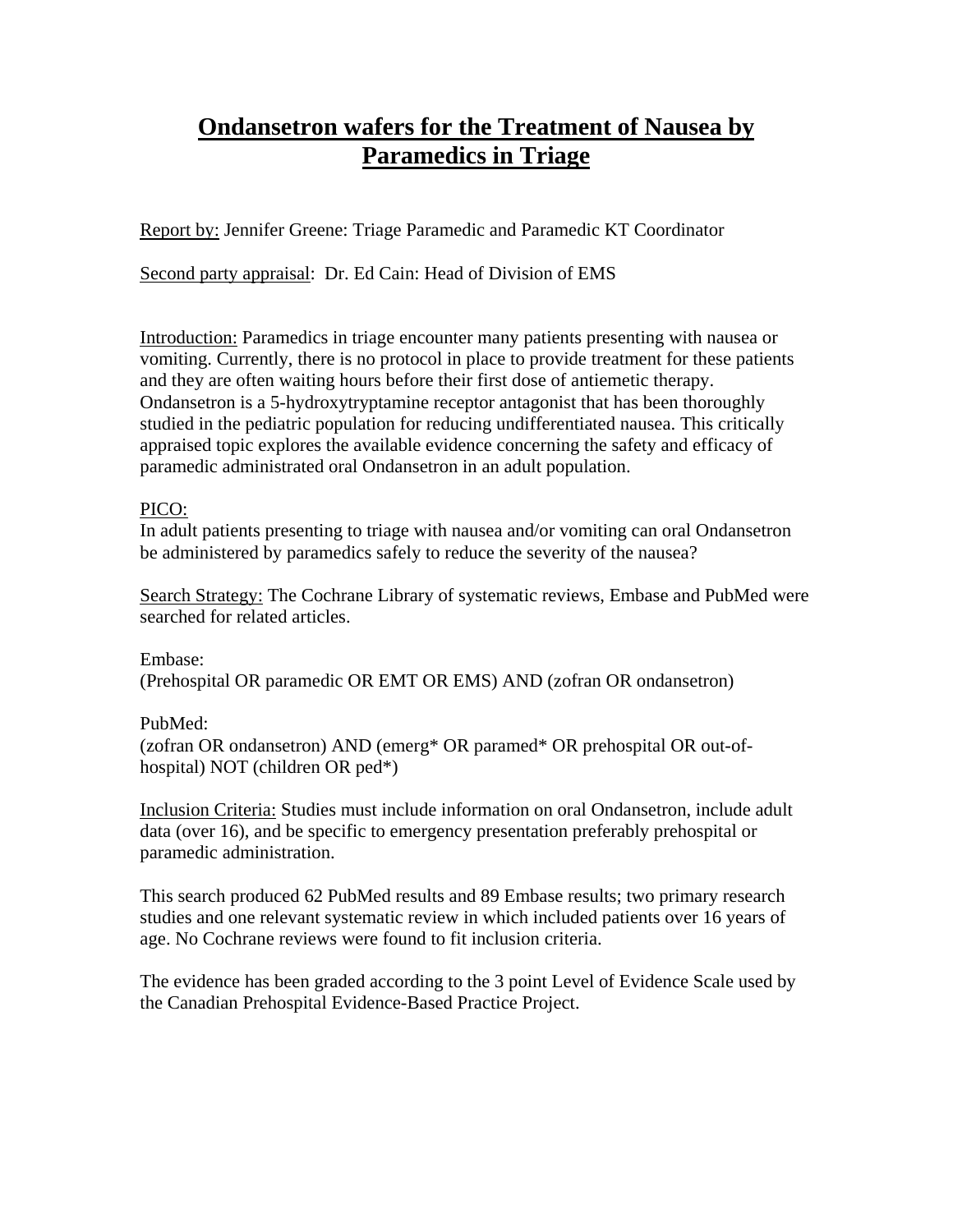| Author/      | Population      | Design (LOE)   | Outcomes        | Results                        | Weaknesses         |
|--------------|-----------------|----------------|-----------------|--------------------------------|--------------------|
| date         | sample          |                |                 |                                |                    |
|              | characteristics |                |                 |                                |                    |
| Fedorowicz.  | Pooled data     | Systematic     | safety and      | Oral Ondansetron treatment     | -this population   |
| Z., et. Al   | of 1020         | Review         | effectiveness   | resulted in a reduction of     | included some      |
| (2011)       | participants    |                | of antiemetics  | immediate hospital             | patients above of  |
|              | under the age   | $LOE=1$        | on              | admission (RR=.40),            | the age of 16 but  |
|              | of 18           |                | gastroenteritis | Reduction of IV rehydration    | was primarily      |
|              | presenting      |                | induced         | $(RR=41)$ , increase in the    | focused on         |
|              | with at the     |                | vomiting        | cessation of vomiting          | children and       |
|              | ER with N/V     |                |                 | $(RR=1.34)$                    | adolescents.       |
| Fullerton    | 646 adult       | Pre/post study | Evaluate        | 74% of pts receiving           | $-N0$              |
| et.al.       | patients c/o    | comparing      | effect on       | Ondansetron reported           | randomization      |
| (2012)       | N/V             | saline to oral | nausea level    | improvement. Median            |                    |
|              |                 | Ondansetron    |                 | reduction on 100 point VAS     | -No time frame     |
|              |                 |                |                 | scale was -24 compared to      | for time to onset  |
|              |                 | $LOE=2$        |                 | 22.5 % reporting               | of relief          |
|              |                 |                |                 | improvement in the saline      |                    |
|              |                 |                |                 | group.                         |                    |
|              |                 |                |                 | No adverse effects reported.   |                    |
| Salvucci A., | 2072 adult pts  | Prospective,   | Utilization,    | 3.3 mean reduction in nausea   | -No control group  |
| et. al.      | presenting      | observational, | safety,         | on a 10 point Likert scale for |                    |
| (2011)       | with N/V to     | nonrandomize   | efficacy of     | oral treatment (CI 3.1-3.5)    | -2 pts receiving   |
|              | <b>EMS</b>      | d trial.       | <b>OOH</b>      |                                | oral treatment had |
|              | Of these, 674   |                | administration  |                                | minor adverse      |
|              | received oral   | $LOE = 3$      | of              |                                | event, though not  |
|              | treatment       |                | Ondansetron     |                                | proven to be as a  |
|              |                 |                |                 |                                | result of the      |
|              |                 |                |                 |                                | treatment          |
|              |                 |                |                 |                                |                    |
|              |                 |                |                 |                                | -No time frame     |
|              |                 |                |                 |                                | for time to onset  |
|              |                 |                |                 |                                | of relief.         |

Clinical Bottom Line: There is limited evidence to support administration of Ondansetron by paramedics to adult patients. There available evidence suggests the drug is safe, effective and can be appropriately used by paramedics.

Cost of Treatment: Since FDA approval of a generic version, Ondansetron is nearly \$1.00 per dose (Red Book, 2009). This cost may vary depending on supplier and country.

Implementation Strategy: There exist several options to facilitate the implementation of the new intervention. One suggestion is to create an information package, and include a small information session headed by a champion of the subject matter.